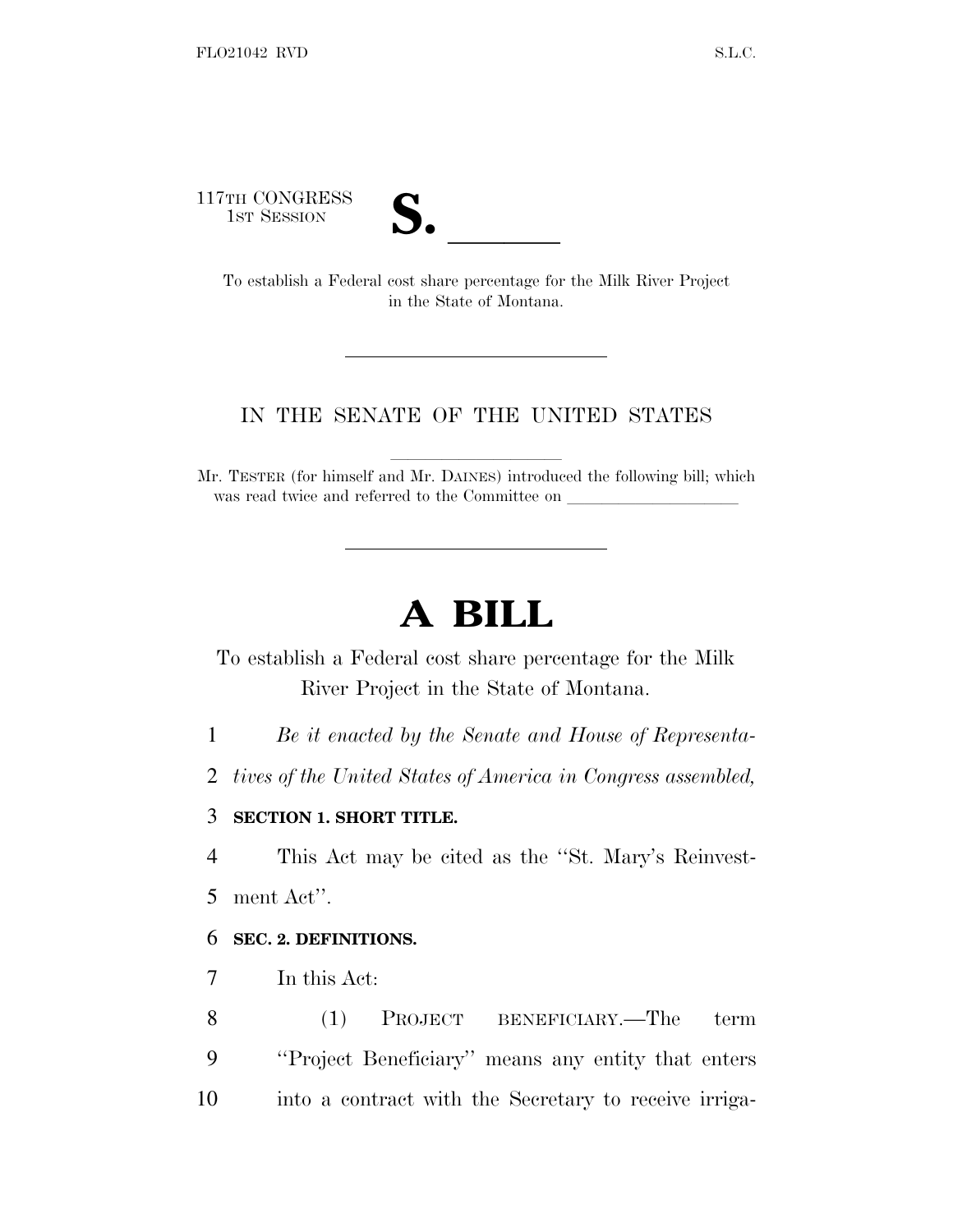| $\mathbf{1}$   | tion water or other associated project benefits in ex- |
|----------------|--------------------------------------------------------|
| $\overline{c}$ | change for paying for allocated project costs of the   |
| 3              | St. Mary Canal Rehabilitation Phase 1 Project.         |
| $\overline{4}$ | (2) SECRETARY.—The term "Secretary" means              |
| 5              | the Secretary of the Interior, acting through the      |
| 6              | Commissioner of Reclamation.                           |
| 7              | (3) ST. MARY CANAL REHABILITATION PHASE 1              |
| 8              | PROJECT.                                               |
| 9              | (A) IN GENERAL.—The term "St. Mary                     |
| 10             | Canal Rehabilitation Phase 1 Project" means            |
| 11             | any activity associated with the construction of       |
| 12             | the St. Mary Diversion Dam or St. Mary Canal           |
| 13             | Headworks within the St. Mary Storage Unit of          |
| 14             | the Milk River Project authorized by Congress          |
| 15             | on March 25, 1905.                                     |
| 16             | (B) EXCLUSION.—The term "St. Mary                      |
| 17             | Canal Rehabilitation Phase 1 Project" does not         |
| 18             | include any activity associated with the oper-         |
| 19             | ation or maintenance of the St. Mary Storage           |
| 20             | Unit.                                                  |
| 21             | SEC. 3. AUTHORIZATION OF ST. MARY CANAL REHABILITA-    |
| 22             | TION PHASE 1 PROJECT.                                  |
| 23             | (a) USE OF APPROPRIATED FUNDS.—The Secretary           |
| 24             | may use appropriated funds to carry out the St. Mary   |
|                | 25 Canal Rehabilitation Phase 1 Project.               |
|                |                                                        |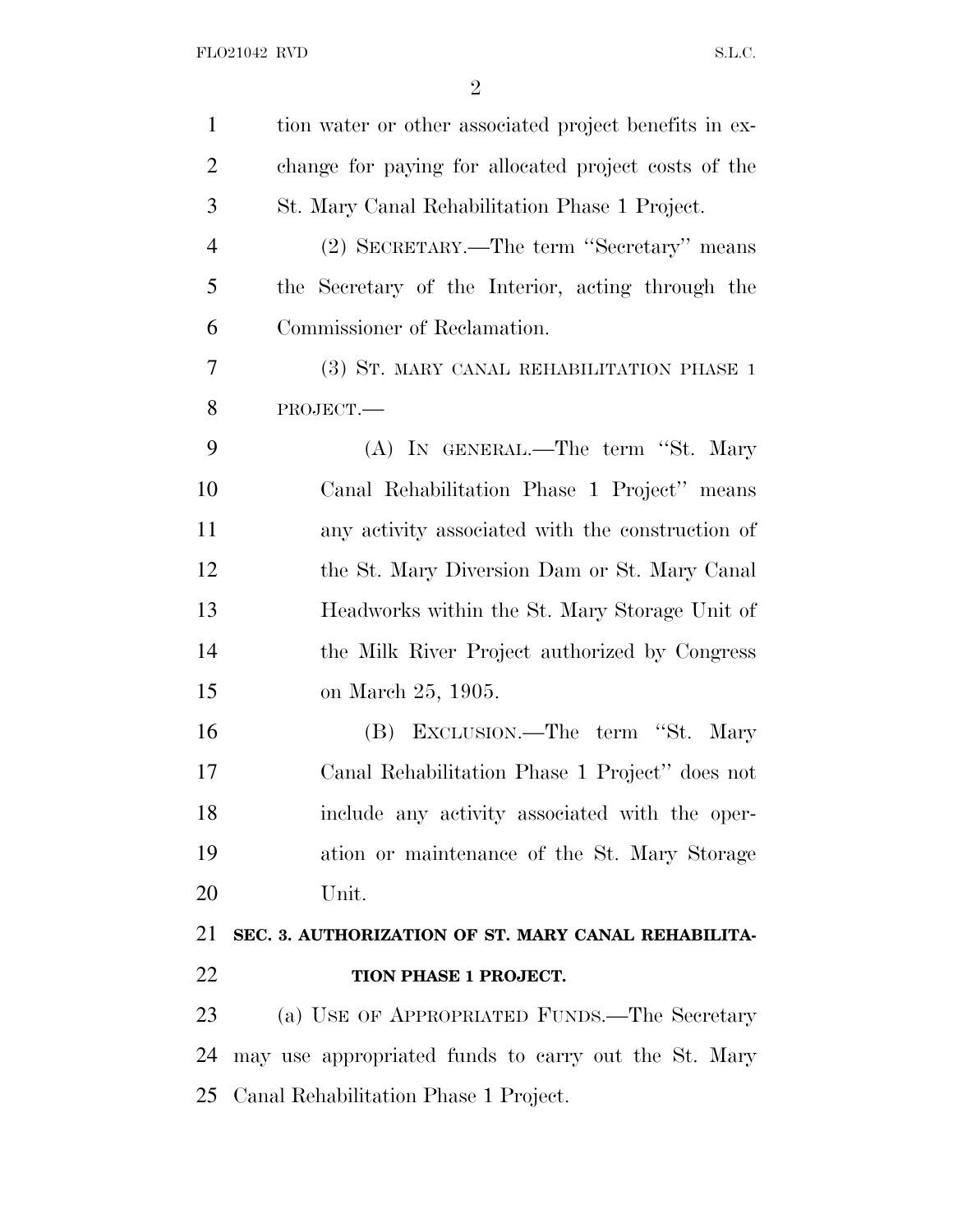(b) PARTICIPATION OF BLACKFEET TRIBE.—

 (1) IN GENERAL.—The Secretary shall coordi- nate with the Blackfeet Tribe with respect to any re- placement activities carried out under the St. Mary Canal Rehabilitation Phase 1 Project.

 (2) EFFECT ON RIGHTS OF TRIBE.—This Act shall not be considered to be an Act appropriating funds for the rehabilitation of the St. Mary Unit for 9 purposes of section  $3708(b)(2)(A)$  of the Blackfeet Water Rights Settlement Act (Public Law 114–322; 130 Stat. 1823).

 (c) COST-SHARING REQUIREMENT.—The Federal share of the total cost of the St. Mary Canal Rehabilita- tion Phase 1 Project shall be not less than 26.04 percent, which shall be nonreimbursable to the United States.

 (d) STUDY OF ABILITY TO PAY.—Not later than 1 year after the date on which funds are first appropriated for the St. Mary Canal Rehabilitation Phase 1 Project under subsection (f), the Secretary shall conduct, at Fed- eral expense, a study of the ability of the Project Bene- ficiaries to pay, in accordance with procedures established by the Secretary, the costs of the St. Mary Canal Rehabili-tation Phase 1 Project.

 (e) REPAYMENT TERMS.—Based on the study con-ducted under subsection (d), the Secretary shall establish